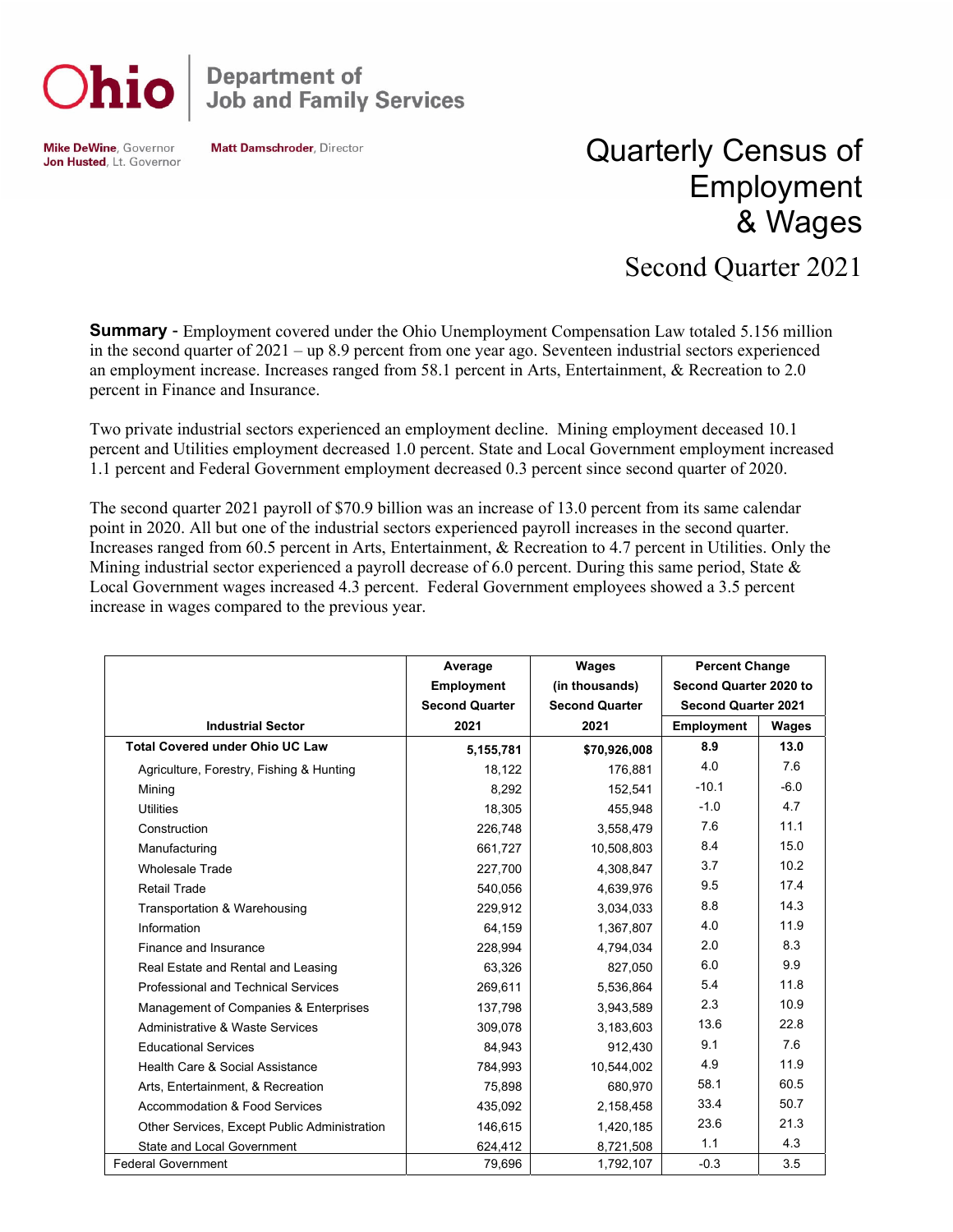All ten of Ohio's largest counties experienced employment increases from their second quarter 2020 levels. Increases ranged from 12.2 percent in Lucas County to 6.7 percent in Montgomery County.

All ten of the largest counties experienced payroll increases since 2020. Payroll increases since the second quarter of 2020 ranged from 17.9 percent in Lucas County to 8.9 percent in Butler County.

|                                        | Average               | Wages                 | <b>Percent Change</b>      |       |
|----------------------------------------|-----------------------|-----------------------|----------------------------|-------|
|                                        | <b>Employment</b>     | (in thousands)        | Second Quarter 2020 to     |       |
|                                        | <b>Second Quarter</b> | <b>Second Quarter</b> | <b>Second Quarter 2021</b> |       |
| <b>Industrial Sector</b>               | 2021                  | 2021                  | <b>Employment</b>          | Wages |
| <b>Total Covered under Ohio UC Law</b> | 5,155,781             | \$70,926,008          | 8.9                        | 13.0  |
| <b>Butler</b>                          | 149,136               | \$2,005,982           | 7.6                        | 8.9   |
| Cuyahoga                               | 674,247               | \$10,520,482          | 7.2                        | 11.5  |
| Franklin                               | 722,899               | \$11,120,641          | 7.3                        | 12.1  |
| Hamilton                               | 488,032               | \$7,929,209           | 8.0                        | 10.3  |
| Lorain                                 | 93,102                | \$1,090,273           | 8.7                        | 13.6  |
| Lucas                                  | 192,444               | \$2,508,584           | 12.2                       | 17.9  |
| Mahoning                               | 90,818                | \$984,344             | 9.4                        | 12.2  |
| Montgomery                             | 235,886               | \$3,067,332           | 6.7                        | 11.7  |
| Stark                                  | 151,930               | \$1,734,535           | 8.5                        | 14.4  |
| Summit                                 | 252,289               | \$3,444,567           | 7.7                        | 12.3  |
| All other counties                     | 2,104,998             | \$26,520,059          | 10.4                       | 14.8  |

The chart that follows presents the percentage of Ohio covered employment in each of the ten largest counties and all other counties combined. Ten of Ohio's 88 counties account for nearly 60 percent of the state's covered employment.



## **Percentage of Second Quarter 2021 Employment - Ten Largest Counties**